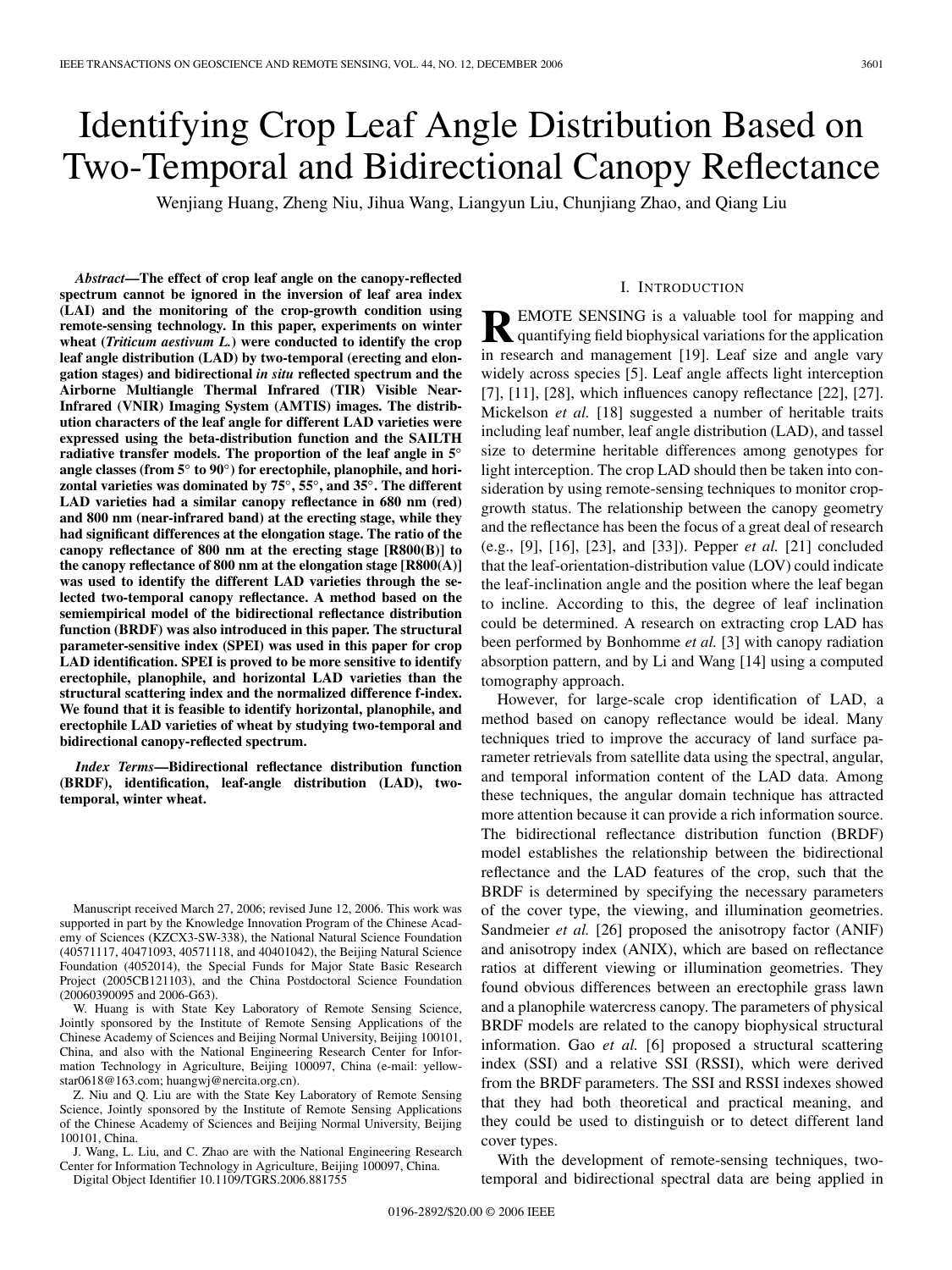crop management. Temporal remote-sensing data alone can be used to detect crop status at a given stage, while two-temporal data can explain the dynamic change of crops and monitor land-cover changes [10], [29]. Bidirectional reflectance can be used for crop geometry identification. However, the complexity of canopy geometry and other external factors limit the application of remote-sensing techniques in LAD identification. Li and Wang [15] and Yan *et al.* [31] pointed out that the vegetation canopy geometry has great effects on developing vegetation optical models. To improve the inversion accuracy of crop biochemical and biophysical content, previous knowledge from the ground is needed. In other words, the spectral data, crop LAD, and other previous knowledge should be obtained as much as possible when remote sensing is used to guide crop management. Therefore, it is important to obtain the information of different LAD varieties at the early growth stage to improve the estimation accuracy of cropgrowth status.

The objective of this paper was to analyze the differences of canopy reflectance among erectophile, planophile, and horizontal LAD varieties, and to develop an approach to distinguish these different LAD varieties using two-temporal and bidirectional canopy-reflected spectrum.

## II. MATERIALS AND EXPERIMENTS

## *A. Experimental Design*

The experiments were carried out at China National Experimental Station for Precision Agriculture, which is located in Changping District, Beijing (40°11′N, 116°27′E), China, in 2003 and 2004. The nutrient contents of soil (0–0.20 m) were as follows:  $14.2-14.8 \text{ g} \cdot \text{kg}^{-1}$  of organic material; 0.81–  $1.00 \text{ g} \cdot \text{kg}^{-1}$  of total nitrogen; 20.1–55.4 mg · kg<sup>-1</sup> of available phosphorus; and 117.6–129.1 mg  $\cdot$  kg<sup>-1</sup> of available potassium. The organic matter was measured by the Walkley–Black acid digestion method [30]. A total of  $N$  contents were determined after digestion with  $H_2SO_4$ , NaOH, and  $K_2SO_4$  with the Kjeldahl method [2]. The B-339 Distillation Unit (BÜCHI Analytical Ltd., Flawil, Switzerland) was used for N-content analysis. The available phosphorus content in soil samples was determined by the Olsen method, after it had been extracted with 0.5-M NaHCO<sub>3</sub> [20]. The available potassium was determined by using the 1-M NH<sub>4</sub>OAc extraction method [1], and soil extracts were analyzed by flame spectrometry, which determined the potassium content.

Crop canopy geometry was classified by mean LAD (MLAD). The wheat varieties with  $90° > MLAD > 65°$  were treated as erectophile LAD varieties, with  $40^{\circ}$  < MLAD <  $65^{\circ}$ as planophile LAD varieties, and with  $0 \leq M$ LAD  $\leq 40^\circ$  as horizontal LAD varieties. In 2003, 18 winter wheat varieties were investigated: six erectophile LAD varieties (Lumai21 (LM21), Jing411 (J411), P7, Laizhou3279 (LZ3279), Nongda3291 (ND3291), and I-93); six planophile LAD varieties [Jingwang10 (JW10), 6211, CA16, 95128, Jingdong8 (JD8), Chaoyou66 (CY66)]; and six horizontal LAD varieties [Zhongyou 9507 (ZY9507), Jing 9428 (J9428), 4P3, Linkang2 (LK2), Nongda 3214 (ND3214), and Zhongmai 16 (ZM16)].

In 2004, 12 winter wheat varieties were investigated at the same experimental base as in 2003: six erectophile LAD varieties (I-93, J411, LZ3279, LM21, ND3291, and P7) and six horizontal LAD varieties (4P3, ZM16, J9428, ZY9507, LK2, and ND3214).

### *B. Data Acquisition*

*1) In Situ Canopy-Reflected Spectrum:* For each LAD variety, three samples were measured. A  $1 \times 1$  m area of each sample was selected to measure the canopy reflectance and to analyze the biophysical and biochemical crop canopy features. Canopy reflectance was measured at a height of 1.3 m under clear sky conditions between 10:00 and 14:00, using an ASD FieldSpec Pro spectrometer (Analytical Spectral Devices, Boulder, CO) fitted with a 25◦ field-of-view fiber optic adaptor and operated in the 350–2500-nm spectral range. A 0.4 m  $\times$  $0.4$  m BaSO<sub>4</sub> calibration panel was used for calculating the black and baseline reflectance. Vegetation reflectance measurements were taken by averaging 20 scans at optimized integration times. Calibration panel reflectance measurements were taken before and after the vegetation measurements.

*2) Canopy BRDF Reflected Spectrum:* Canopy BRDF reflectance was measured by using the same spectrum instrument as that in measuring the *in situ* canopy-reflected spectrum. The instrument was fixed on rotating bracket multiangular viewing equipment (Fig. 1), which enables BRDF observation of the same object in a short time. The multiangular viewing equipment was also used by Yan *et al.* [32] for the bidirectional canopy thermal-infrared (TIR) temperature measurement. The observation plane was the principal plane and the cross-principal plane. The view zenith changes from  $0°$  to  $65°$ at intervals of 5◦.

*3) Airborne Multiangle TIR/VNIR Imaging System (AMTIS) Hyperspectral Images:* Airborne hyperspectral images of the field exercise were acquired in year 2004 by using the AMTIS, which was designed by the Chinese Academy of Science (CAS). The AMTIS consists of a charge-coupled device (CCD) camera for visible band (VIS, 400–700 nm), a CCD camera for near-infrared band (NIR, 700–900 nm), and a thermal camera (TIR, 7500–13000 nm) with  $1024 \times 1024$  elements. It has a field view of 30° and is capable of acquiring images of 2 m with VIR or NIR, and 5.0 m with TIR spatial resolution at a flying altitude of 4000 m above the ground. The AMTIS has a wavelength range of 400–850 nm with a spectral resolution of 5 nm. It can view the surface at a number of view angles, providing the potential for retrieval of bidirectional land surface reflectance. It is capable of continuously imaging the surface at nine fixed viewing angles  $(\pm 45^\circ, \pm 33.75^\circ, \pm 22.5^\circ, \pm 11.25^\circ,$ and nadir).

*4) Leaf Area Index (LAI):* All the plants of 0.6 m  $\times$  0.6 m area were harvested immediately after the spectral measurements, and the LAD parameters were measured. The samples were placed in a cooled black plastic bag and transported to the laboratory for subsequent analysis. Leaves of all the sampled plants were collected together to determine the LAI.

A subsample of plant leaves was used to measure the leaf area in the lab with a Li-Cor 3100 area meter. The leaf area of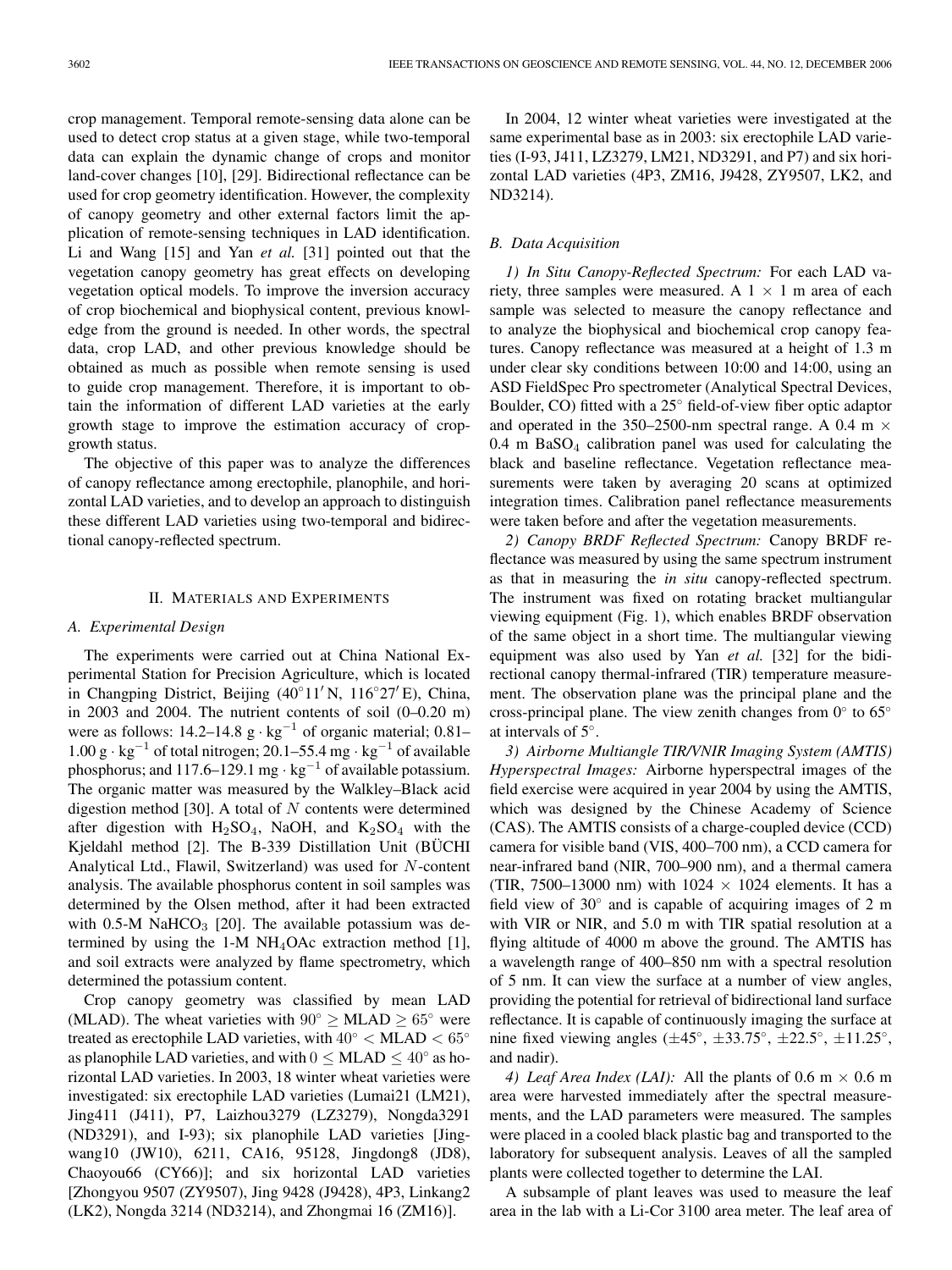



Fig. 1. Rotating bracket for observing BRDF canopy reflectance.

the subsample  $(LA<sub>sub</sub>)$  was used to establish the LAI of the 0.6 m  $\times$  0.6 m sample area with the following equation. This equation was also used by Liu *et al.* [17]:

$$
LAI = \left[ LA_{sub} \times \frac{\text{total leaves' weight}}{\text{subsample leaves' weight}} \right] \\
\div \left[ \text{sampled projection area} \right]. \quad (1)
$$

## III. METHODS AND RESULTS

## *A. Effect of Crop LAD on Canopy-Reflected Spectrum*

The effects of LAI and crop LAD on canopy reflectance were studied among erectophile, planophile, and horizontal LAD varieties. We studied the canopy-reflected spectrum at the 450-nm (blue), 550-nm (green), 680-nm (red), 800-nm, and 1100-nm bands (NIR). The most common vegetation index was the normalized difference vegetation index (NDVI). It was defined by Rouse *et al.* [24] as follows:

$$
NDVI = (NIR - R)/(NIR + R).
$$
 (2)

TABLE I REFLECTED SPECTRUM AND NDVI FOR DIFFERENT LAD VARIETIES UNDER DIFFERENT LAI

| $LAI \approx 2.3$<br>$LAI \approx 2.6$ | geometry<br><b>ELT</b><br>PLT<br><b>HLT</b><br><b>ELT</b><br>PLT<br><b>HLT</b> | LM21<br>9158<br>LK <sub>2</sub><br><b>STDEV</b><br><b>VAR</b><br>MV<br>CV<br>P7<br>ZM16 | 2.38<br>2.34<br>2.20<br>0.09<br>0.01<br>2.31<br>4.10<br>2.59 | nm<br>2.32<br>2.51<br>2.57<br>0.13<br>0.02<br>2.47<br>5.16 | nm<br>4.69<br>5.32<br>5.29<br>0.36<br>0.13<br>5.10 | $\rm{nm}$<br>3.67<br>2.83<br>3.01<br>0.44<br>0.19<br>3.17 | nm<br>30.40<br>37.68<br>39.83<br>4.94<br>24.41 | nm<br>32.84<br>38.80<br>41.84<br>4.58<br>20.93 | 0.78<br>0.86<br>0.86<br>0.04<br>0.00 |
|----------------------------------------|--------------------------------------------------------------------------------|-----------------------------------------------------------------------------------------|--------------------------------------------------------------|------------------------------------------------------------|----------------------------------------------------|-----------------------------------------------------------|------------------------------------------------|------------------------------------------------|--------------------------------------|
|                                        |                                                                                |                                                                                         |                                                              |                                                            |                                                    |                                                           |                                                |                                                |                                      |
|                                        |                                                                                |                                                                                         |                                                              |                                                            |                                                    |                                                           |                                                |                                                |                                      |
|                                        |                                                                                |                                                                                         |                                                              |                                                            |                                                    |                                                           |                                                |                                                |                                      |
|                                        |                                                                                |                                                                                         |                                                              |                                                            |                                                    |                                                           |                                                |                                                |                                      |
|                                        |                                                                                |                                                                                         |                                                              |                                                            |                                                    |                                                           |                                                |                                                |                                      |
|                                        |                                                                                |                                                                                         |                                                              |                                                            |                                                    |                                                           |                                                |                                                |                                      |
|                                        |                                                                                |                                                                                         |                                                              |                                                            |                                                    |                                                           | 35.97                                          | 37.83                                          | 0.83                                 |
|                                        |                                                                                |                                                                                         |                                                              |                                                            | 7.02                                               | 13.92                                                     | 13.74                                          | 12.09                                          | 5.20                                 |
|                                        |                                                                                |                                                                                         |                                                              | 2.28                                                       | 4.53                                               | 3.02                                                      | 34.13                                          | 35.95                                          | 0.84                                 |
|                                        |                                                                                |                                                                                         | 2.59                                                         | 2.40                                                       | 4.79                                               | 3.04                                                      | 38.32                                          | 40.42                                          | 0.85                                 |
|                                        |                                                                                | ZY9507                                                                                  | 2.53                                                         | 2.73                                                       | 6.11                                               | 3.52                                                      | 41.18                                          | 43.81                                          | 0.88                                 |
|                                        |                                                                                | <b>STDEV</b>                                                                            | 0.03                                                         | 0.24                                                       | 0.85                                               | 0.28                                                      | 3.55                                           | 3.94                                           | 0.02                                 |
|                                        |                                                                                | <b>VAR</b>                                                                              | 0.00                                                         | 0.06                                                       | 0.71                                               | 0.08                                                      | 12.59                                          | 15.55                                          | 0.00                                 |
|                                        |                                                                                | MV                                                                                      | 2.57                                                         | 2.47                                                       | 5.14                                               | 3.19                                                      | 37.88                                          | 40.06                                          | 0.86                                 |
|                                        |                                                                                | CV                                                                                      | 1.35                                                         | 9.55                                                       | 16.43                                              | 8.69                                                      | 9.37                                           | 9.84                                           | 2.70                                 |
|                                        | <b>ELT</b>                                                                     | $I-93$                                                                                  | 3.07                                                         | 1.80                                                       | 3.88                                               | 2.06                                                      | 35.08                                          | 35.84                                          | 0.86                                 |
|                                        | PLT                                                                            | <b>CY66</b>                                                                             | 3.11                                                         | 2.33                                                       | 4.78                                               | 2.84                                                      | 36.11                                          | 38.02                                          | 0.87                                 |
| $LAI \approx 3.1$                      | <b>HLT</b>                                                                     | ND3214                                                                                  | 3.15                                                         | 2.30                                                       | 5.20                                               | 2.71                                                      | 40.23                                          | 42.11                                          | 0.90                                 |
|                                        |                                                                                | <b>STDEV</b>                                                                            | 0.04                                                         | 0.30                                                       | 0.67                                               | 0.42                                                      | 2.72                                           | 3.18                                           | 0.02                                 |
|                                        |                                                                                | <b>VAR</b>                                                                              | 0.00                                                         | 0.09                                                       | 0.45                                               | 0.17                                                      | 7.41                                           | 10.11                                          | 0.00                                 |
|                                        |                                                                                | MV                                                                                      | 3.11                                                         | 2.14                                                       | 4.62                                               | 2.54                                                      | 37.14                                          | 38.66                                          | 0.87                                 |
|                                        |                                                                                | <b>CV</b>                                                                               | 1.29                                                         | 13.98                                                      | 14.56                                              | 16.39                                                     | 7.33                                           | 8.22                                           | 1.99                                 |
|                                        | <b>ELT</b>                                                                     | J411                                                                                    | 4.42                                                         | 1.72                                                       | 3.91                                               | 1.69                                                      | 42.75                                          | 42.35                                          | 0.89                                 |
|                                        | PLT                                                                            | JD8                                                                                     | 4.14                                                         | 2.25                                                       | 4.86                                               | 2.27                                                      | 43.59                                          | 44.75                                          | 0.90                                 |
| $LAI \approx 4.1$                      | <b>HLT</b>                                                                     | 4P3                                                                                     | 4.10                                                         | 2.50                                                       | 5.44                                               | 2.61                                                      | 47.05                                          | 47.34                                          | 0.91                                 |
|                                        |                                                                                | <b>STDEV</b>                                                                            | 0.06                                                         | 0.40                                                       | 0.77                                               | 0.46                                                      | 2.28                                           | 2.50                                           | 0.01                                 |
|                                        |                                                                                | <b>VAR</b>                                                                              | 0.00                                                         | 0.16                                                       | 0.59                                               | 0.22                                                      | 5.20                                           | 6.24                                           | 0.00                                 |
|                                        |                                                                                | MV                                                                                      | 4.15                                                         | 2.16                                                       | 4.74                                               | 2.19                                                      | 44.46                                          | 44.81                                          | 0.90                                 |
|                                        |                                                                                | <b>CV</b>                                                                               | 1.47                                                         | 18.44                                                      | 16.24                                              | 21.23                                                     | 5.13                                           | 5.58                                           | 0.78                                 |

1. ELT: Erectophile LAD varieties; PLT: Planophile LAD varieties; HLT: Horizontal LAD varieties 2. STDEV: Standard deviation; VAR: Variance; CV: Coefficient of Variation; MV: Mean value

In this paper, 800 nm at near infrared (NIR) and 680 nm at red  $(R)$  were chosen. These bands and the resulting NDVI could be used to evaluate the crop-growth status and to distinguish different LAD varieties.

The canopy reflectance (in percent) at 450, 550, 680, 800, and 1100 nm, and the NDVI value for different LAD varieties were different at the different approximate LAI values (Table I). The coefficient of variation (CV) of the canopy reflectance among erectophile, planophile, and horizontal LAD varieties at near-infrared band and NDVI values gradually decreased as the LAI value increased. This might mean that when LAI was large, there was less effect of LAD in the radiation and transmission (RT) regime; the difference of canopy reflectance for different LAD varieties reduced as the LAI value increased; and the NDVI value was likely to be saturated as the LAI value was more than four. Crop LAD identification should be made at the proper (not very small and not very large ) LAI growth stage. It was mentioned that the elongation stage (LAI was about 2–3) could be used for wheat LAD identification.

# *B. Identifying Crop LAD Using Two-Temporal Canopy Reflectance*

The canopy spectral reflectance of 800 nm (in percent format) at erecting stage [R800(B)] indicated the crop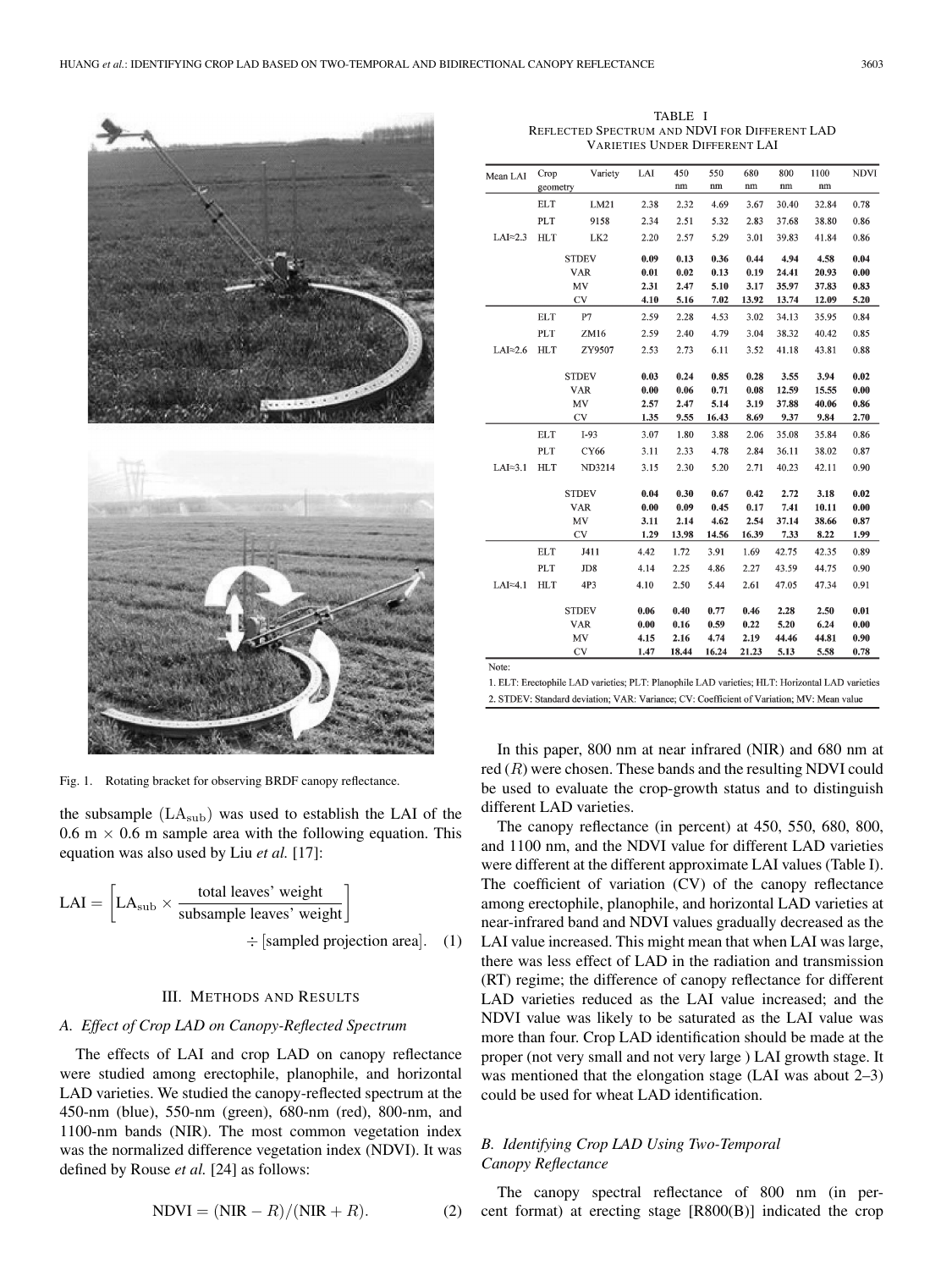

Fig. 2. Frequency distributions of leaf angle in 5◦ angle classes for erectophile, planophile, and horizontal varieties. Note: Leaf angle is measured as the angle from the horizontal (0—flat; 90—vertical/steep).

sowing-density information, and the canopy spectral reflectance of 800 nm at elongation stage [R800(A)] indicated the crop sowing-density information and the increment from erecting stage to elongation stage. The distribution features of canopy reflectance at the different stages are shown in two-dimensional spectral  $(x \text{ axis})$  and spectral-ratio  $(y \text{ axis})$  coordinate space (Fig. 2). The horizontal LAD varieties are mainly located in the upper part of the coordinate system, while the erectophile LAD varieties are mainly located in the lower part. The reason may be that the soil has effects more on the canopy spectral reflectance of the erectophile LAD varieties at erecting stage than that of the horizontal LAD varieties due to the difference of ground covered percentage by wheat canopy (the between-row spaces were not fully covered by wheat plants). The horizontal LAD varieties occupied vegetation ground cover percentage quickly after erecting stage. The increment of horizontal LAD varieties was more than that of erectophile LAD varieties because the covering percentage of horizontal LAD varieties was more than that of erectophile LAD varieties at the same

TABLE II MLA AND ECCENTRIC RATE FOR DIFFERENT LAD VARIETIES

| Item                       | Erectophile<br>varieties | Planophile<br>varieties | Horizontal<br>varieties |
|----------------------------|--------------------------|-------------------------|-------------------------|
| Mean leaf angle( $\circ$ ) | 73.8                     | 53.5                    | 32.7                    |
| Eccentric rate             | 0.9945                   | 0.9927                  | 0.9956                  |

LAI conditions. The ratio of R800(A) to R800(B) indicates the information of the increment from erecting stage to elongation stage, and it also could eliminate the difference of the sowing densities for different LAD varieties.

The ratio of R800(A) to R800(B) of horizontal LAD varieties exceeded 1.6, and that of planophile LAD varieties was between 1.4 and 1.6. The ratio of planophile exceeded the ratio of horizontal LAD varieties by 25%. In contrast, the ratio of R800(A) to R800(B) of erectophile LAD varieties did not exceed 1.4. Hence, the different LAD varieties could be identified by using the spatial distribution features in the coordinate system developed with two-temporal spectral and spectral-ratio data. The spatial distribution features in a controlled coordinate system can then be applied to classify the crop LAD. We can use the two-temporal space-borne satellite data at the elongation stage (A) and the erecting stage (B) for the crop LAD identification.

# *C. LAD by Beta-Distribution Function and Radiative Transfer SAILTH Model*

The LAD distributions can also be expressed by using the beta distribution [8]. Frequency distributions of leaf angle for erectophile, planophile, and horizontal varieties are shown in Table II. The mean leaf angle (MLA) for erectophile varieties is 73.8◦, while that of planophile varieties is 53.5◦, and that of horizontal varieties is 32.7◦. The MLA for erectophile varieties is 73.8◦, while that of planophile varieties is 53.5◦, and that of horizontal varieties is 32.7◦. The eccentric rate for erectophile varieties is 0.9945, while that of planophile varieties is 0.9927, and that of horizontal varieties is 0.9956. The proportion of leaf angle in 5◦ angle classes (from 5◦ to 90◦) for erectophile varieties is dominated by about 75◦, while that of planophile varieties is dominated by about 55◦, and that of horizontal varieties is dominated by about  $35°$  (Fig. 3).

## *D. Identifying Crop LAD by Bidirectional Canopy Reflectance*

We identify crop LAD using bidirectional canopy reflectance to retrieve physical parameters with a semiempirical BRDF model. It can be expressed with a linear equation [25]

$$
R(\theta_i, \theta_\nu, \varphi) = f_{\text{iso}} + f_{\text{vol}} k_{\text{vol}}(\theta_i, \theta_\nu, \varphi) + f_{\text{geo}} k_{\text{geo}}(\theta_i, \theta_\nu, \varphi)
$$
(3)

where  $k_{\text{vol}}$  is a function of view zenith  $\theta_{\text{v}}$  and illumination zenith  $\theta_i$ ; relative azimuth  $\varphi$  describes the volume scattering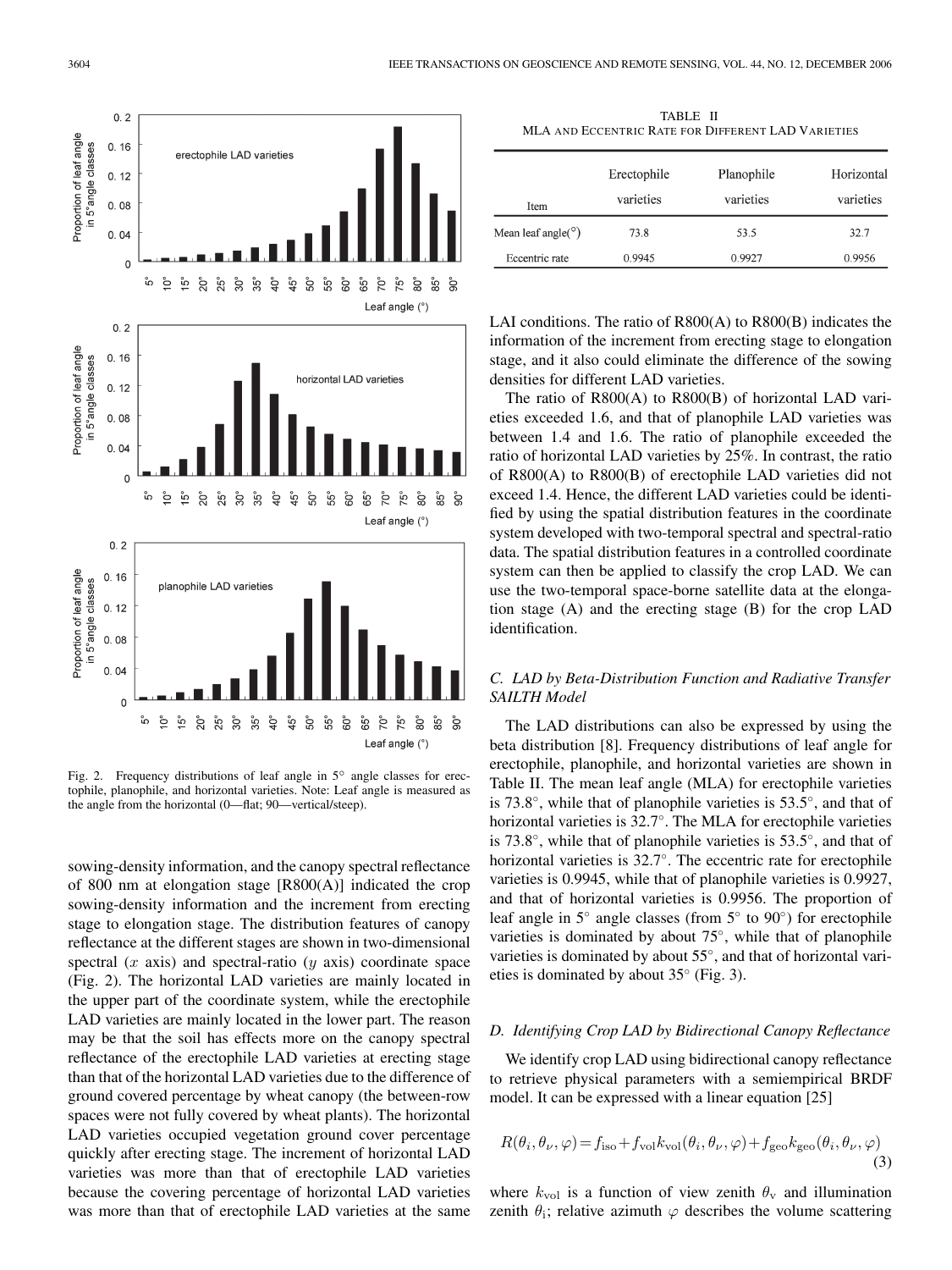

Fig. 3. Response of canopy reflectance (percent) and ratio of 800 nm for different LAD varieties at erecting and elongation stage in year 2003. Note: 1) R800 nm (B) was the canopy reflectance of 800 nm at erecting stage; R800 nm (A) was the canopy reflectance of 800 nm at elongation stage. 2) The ratio of R800(A) to R800(B) was shown on the abscissa axis, and R800(B) was shown on the ordinate axis.

from canopy; and  $k_{\text{geo}}$  describes the surface scattering from the canopy. These functions are, respectively, called volumetric and geometric kernels. In (4),  $f_{\text{vol}}$  and  $f_{\text{geo}}$  are, respectively, the weights for the volumetric and geometric kernels.  $f_{\text{iso}}$  is a constant corresponding to the isotropic reflectance. Through matrix inversion with multiangle reflectance data by setting the derivative of the error function to zero, we can obtain the parameters  $f_{\text{iso}}$ ,  $f_{\text{vol}}$ , and  $f_{\text{geo}}$ . The problem in using kernel weights is that the volumetric and geometric effects are not mutually exclusive, where the retrieved weights do not have a direct relationship with the measurable biophysical parameters, such as LAI. By combining the weights of the red and nearinfrared bands, our model can obtain structural information by retrieving biophysical parameters from the physical BRDF model and a number of bidirectional observations [13].

Gao *et al.* [6] calculated SSI as follows:

$$
SSI = \ln \left( f_{\text{vol}}^{\text{nir}} / f_{\text{geo}}^{\text{red}} \right) \tag{4}
$$

where  $f_{\text{vol}}^{\text{nir}}$  is the volumetric kernel weight at the near-infrared band, and  $f_{\text{geo}}^{\text{red}}$  is the geometric kernel weight at the red spectral band.

d'Entremont *et al.* [4] proposed the normalized difference f-index (NDFI), which was based on the normalized difference of  $f_{\text{vol}}$  and  $f_{\text{geo}}$  as follows:

$$
NDFI = \frac{f_{\text{vol}} - f_{\text{geo}}}{f_{\text{vol}} + f_{\text{geo}}}.
$$
\n(5)

In this paper, the structural parameter-sensitive index (SPEI) is defined for crop LAD identification, which was based on the weight of near-infrared band for the volumetric kernel  $(f_{\text{vol}}^{\text{nir}})$ , the weight of red band for the geometric kernel  $(f_{\text{geo}}^{\text{red}})$ , and the



Fig. 4. Different crop LAD variety fields located in the AMTIS image.

weight of near-infrared band for the constant corresponding to isotropic reflectance  $(f_{\text{iso}}^{\text{nir}})$  as follows:

$$
SPEI = OA/OAL
$$
  
\n
$$
OA = f_{vol}^{nir} - \frac{f_{iso}^{nir}}{10} - f_{geo}^{red}
$$
  
\n
$$
OAL = f_{vol}^{nir} + \frac{f_{iso}^{nir}}{10} - f_{geo}^{red}.
$$
\n(6)

For the vegetation canopy, the high leaf transmittance observation in the near-infrared band results in high multiple scattering within the canopy and decreases the reflectance anisotropy. The features of LAI are therefore best described by nadir  $f_{\text{iso}}^{\text{nir}},$ while the features of LAI and leaf LAD are best described by nadir  $f_{\text{vol}}^{\text{nir}}$ , and soil information is best described by nadir  $f_{\text{geo}}^{\text{red}}$ . The value of OA indicated the crop LAD and leaf-LAD information, and the value of OAL indicated the crop LAD, leaf-LAD, and LAI information. By reasonably combining the  $f_{\text{vol}}^{\text{nir}}, f_{\text{iso}}^{\text{nir}},$  and  $f_{\text{geo}}^{\text{red}}$  kernels' weights, we can detect the differences of crop LAD.

The LAI value of horizontal LAD varieties (e.g., ZY9507) is 3.5 and that of erectophile LAD varieties (e.g., J411) is 3.8, which had almost the same LAI value (Fig. 4). The observation conditions for ZY9507 and J411 are described in Table III. The data are used for the semiempirical-BRDF-model parameter inversion observed for four times at different solar azimuth angles and different observation azimuth angles. The inversion result of kernel parameters for erectophile LAD variety J411 and horizontal LAD variety ZY9507 is shown in Table IV. The value of  $f_{\text{iso}}$  between different crop LAD varieties is similar, but the value of  $f_{\text{vol}}$  and  $f_{\text{geo}}$  between different crop LAD varieties was different. The value of  $f_{\text{vol}}$  for ZY9507 is more than that of J411 at the visible and near-infrared bands, and the value of  $f_{\text{geo}}$  for ZY9507 is less than that of J411 at the visible and near-infrared bands. This phenomenon is caused by the ground covering percentages difference caused by LAD, because the horizontal LAD variety ZY9507 has more ground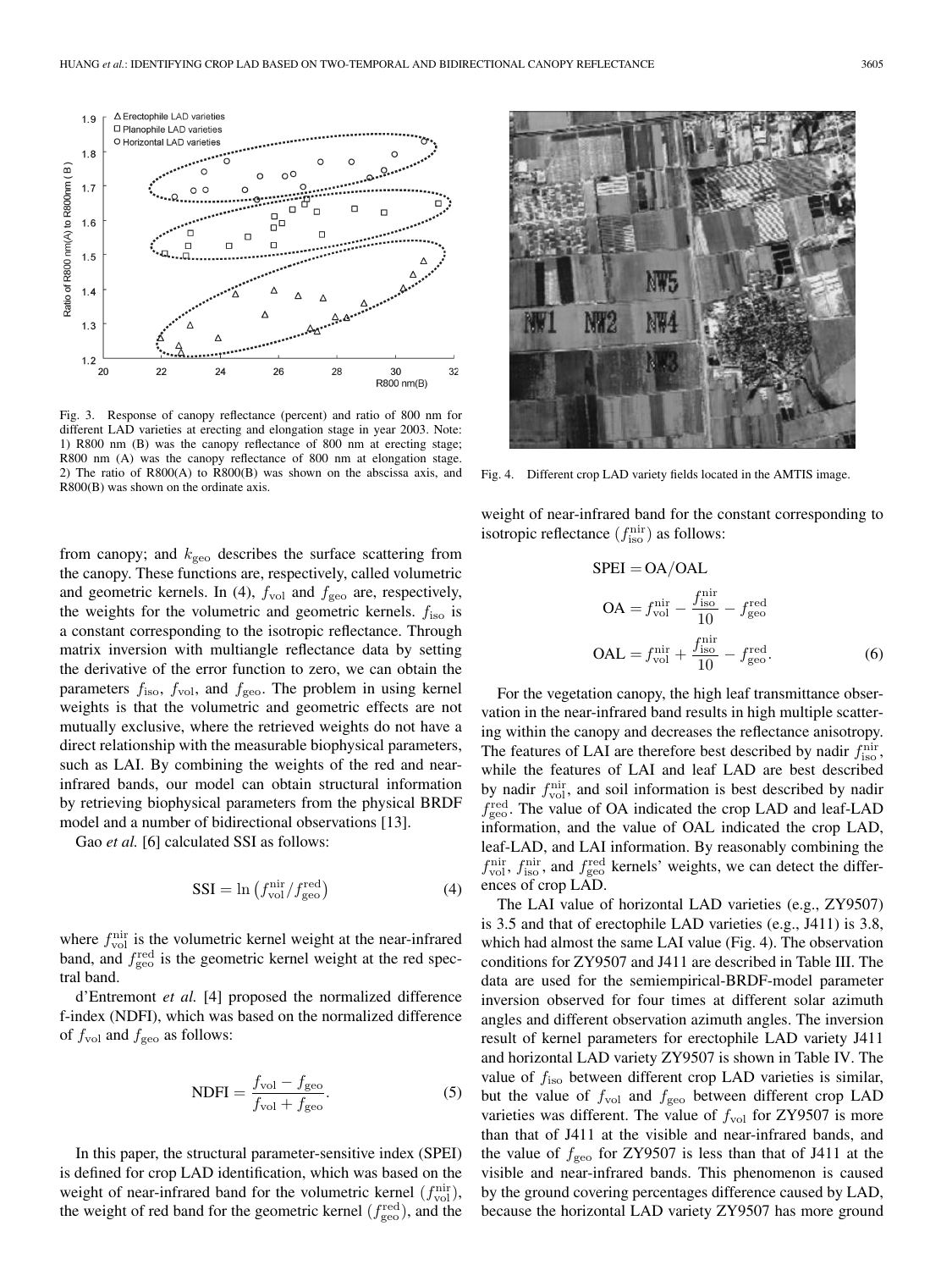TABLE III DESCRIPTION OF OBSERVATION CONDITIONS FOR DIFFERENT LAD VARIETIES AT ERECTING STAGE (ON APRIL 17, 2005)

|                            | Parameters                 |                           | Horizontal LAD variety (ZY9507) on VZA               |          |          | Erectophile LAD variety (J411) on VZA |                 |                |                 |  |
|----------------------------|----------------------------|---------------------------|------------------------------------------------------|----------|----------|---------------------------------------|-----------------|----------------|-----------------|--|
|                            | LAI                        |                           | 3.50                                                 |          |          | 3.80                                  |                 |                |                 |  |
|                            | Observation times          | The first time            | The second time The third time The fourth time       |          |          | The first time                        | The second time | The third time | The fourth time |  |
| Beijing local<br>time(h:m) |                            | 09:40                     | 11:00                                                | 14:30    | 15:40    | 10:20                                 | 11:50           | 15:00          | 16:00           |  |
| <b>SZA</b>                 |                            | 45.175                    | 33.158                                               | 41.877   | 53.293   | 38.637                                | 29.818          | 46.787         | 58.432          |  |
| <b>SAA</b>                 |                            | 119.523                   | 147.464                                              | 234.991  | 251.152  | 131.508                               | 168.231         | 242.863        | 256.676         |  |
|                            | <b>BW</b>                  | 119.523                   | 147.464                                              | 234.991  | 251.152  | 131.508                               | 168.231         | 242.863        | 256.676         |  |
| <b>OAA</b>                 | FW                         | 299.523                   | 327.464                                              | 54.991   | 71.152   | 311.508                               | 348.231         | 62.863         | 76.676          |  |
|                            | <b>VZA</b>                 | $0 - 65$                  | $0 - 65$                                             | $0 - 65$ | $0 - 65$ | $0 - 65$                              | $0 - 65$        | $0 - 65$       | $0 - 65$        |  |
| Note:                      |                            |                           | 1. VZA—View zenith angle on the principal plane (°); |          |          | 4. OAA—Observation azimuth angle      |                 |                |                 |  |
|                            |                            | 2. SZA—Solar zenith angle |                                                      |          |          | 5. BW-Backward observation            |                 |                |                 |  |
|                            | 3. SAA—Solar azimuth angle |                           |                                                      |          |          | 6. FW—Forward observation             |                 |                |                 |  |

#### TABLE IV

INVERSION RESULT OF KERNEL PARAMETERS FOR DIFFERENT LAD VARIETIES AT ERECTING STAGE (ON APRIL 17, 2005)

|                                                |                  | Waveband(nm)      |                  |                  |                  |                    |                         |
|------------------------------------------------|------------------|-------------------|------------------|------------------|------------------|--------------------|-------------------------|
|                                                | Parameter        | 450               | 550              | 680              | 800              | 960                | 1100                    |
| Erective                                       | $f_{\rm iso}$    | $0.0332 \pm 0.00$ | $0.0651 \pm 0.0$ | $0.0362 \pm 0.0$ | $0.474 \pm 0.01$ | $0.444\pm0.01$     | $0.480 \pm 0.02$        |
| leaf type                                      |                  | 09                | 013              | 007              | 2                | 3                  |                         |
| variety                                        | $f_{\tiny vol}$  | $0.00199\pm0.0$   | $0.00820 + 0.$   | $0.00194\pm0.$   | $0.0764\pm0.0$   | $0.0572 \pm 0.0$   | $0.0710 \pm 0.0$        |
| (J411)                                         |                  | 0013              | 00024            | 00031            | 022              | 034                | 028                     |
| Horizontal<br>leaf type<br>variety<br>(ZY9507) | $f_\mathrm{geo}$ | $0.0108 \pm 0.00$ | $0.0127 + 0.0$   | $0.0130 \pm 0.0$ | $0.0104 \pm 0.0$ |                    |                         |
|                                                |                  | 07                | 009              | 006              | 011              | 0.00165±0.<br>0039 | $0.0110 \pm 0.0$<br>045 |
|                                                | $f_{\rm{iso}}$   | $0.0323 \pm 0.00$ | $0.0654\pm0.0$   | $0.0328 \pm 0.0$ | $0.457 \pm 0.02$ | $0.431 \pm 0.03$   | $0.465 \pm 0.04$        |
|                                                |                  | 17                | 0012             | 0021             | 5                | 7                  | 8                       |
|                                                | $f_{\nu o l}$    | $0.00433 + 0.0$   | $0.0152 \pm 0.0$ | $0.00412\pm0.$   | $0.0844\pm0.0$   | $0.0825 \pm 0.0$   | $0.0840 + 0.0$          |
|                                                |                  | 0014              | 0023             | 00018            | 0015             | 026                | 035                     |
|                                                | $f_\mathrm{geo}$ | $0.00895\pm0.0$   | $0.00919\pm0.$   | $0.00912\pm0.$   |                  |                    |                         |
|                                                |                  | 0015              | 00011            | 00022            | $0.00863\pm0.$   | $0.00473 + 0.$     | $0.00776 \pm 0.$        |
|                                                |                  |                   |                  |                  | 0006             | 0021               | 0013                    |

TABLE V COMPARISON OF SPEI, SSI, AND NDFI INDEXES FOR DIFFERENT LAD VARIETIES

| Varieties                                   | <b>Band</b> selection                         | Value              | <b>SPEI</b>  | <b>SSI</b> | <b>NDFI</b> |
|---------------------------------------------|-----------------------------------------------|--------------------|--------------|------------|-------------|
| Erect leaf type                             | Red band 680 nm                               | The                |              |            |             |
| variety (J411)                              | Near-infrared band 800 nm                     | reference<br>value | 0.144        | 1.769      | 0.709       |
| Erect leaf type                             | Red band 680 nm                               | The                |              |            |             |
| variety (J411)                              | Near-infrared band 1100 nm                    | variable<br>value  | 0.118        | 1.695      | 0.690       |
| <b>RER</b>                                  |                                               |                    | $-17.678$    | $-4.180$   | $-2.666$    |
| Horizontal leaf                             | Red band 680 nm                               | The                |              |            |             |
| type variety<br>(ZY9507)                    | Near-infrared band 800 nm                     | variable<br>value  | 0.244        | 2.226      | 0.805       |
| <b>RER</b>                                  |                                               |                    | 69.814       | 25.863     | 13.627      |
| Horizontal leaf<br>type variety<br>(ZY9507) | Red band 680 nm<br>Near-infrared band 1100 nm | The<br>variable    | 0.233        | 2.220      | 0.804       |
| <b>RER</b>                                  |                                               | value              | 62.019       | 25.542     | 13.486      |
| Note:<br>$_{\rm{RER}}$ =                    | the variable value-the referenced value       |                    | $\times 100$ |            |             |
|                                             | the variable value                            |                    |              |            |             |

covering percentages than erectophile LAD variety J411 under almost the same LAI value [12].

The semiempirical-BRDF-model parameter-inversion results are derived from SPEI, SSI, and NDFI index for different crop LAD varieties (Table V).

The SPEI, SSI, and NDFI indexes for erectophile LAD variety J411 at red band 680 nm and near-infrared band 800 nm are defined as the referenced value. The kernel index for erectophile LAD variety J411 at red band 680 nm and near-infrared band 1100 nm, and that of horizontal LAD variety ZY9507 at red band 680 nm and near-infrared band 800 nm (1100 nm) is defined as the variable value. The RER is defined as

$$
RER = \frac{\text{the variable value} - \text{the referenced value}}{\text{the variable value}} \times 100. \quad (7)
$$

The RER value of different kernel indexes at different wavebands for the same variety is  $SPEI > SSI > NDFI$ . The RER value for different crop LAD is SPEI > SSI > NDFI. As mentioned above, the RER value of the kernel index for crop LAD identification is  $SPEI > SSI > NDFI$  under almost the same LAI conditions. SPEI is proved to be more sensitive (the maximal RER value) to identify the crop LAD than SSI and NDFI does. Thus, SPEI can be used to distinguish the different crop LAD varieties.

The different crop LAD varieties are located in the AMTIS images as in Fig. 3. The field of NW1 is cultivated with horizontal LAD varieties ZY9507 and JD8. The NW2 is cultivated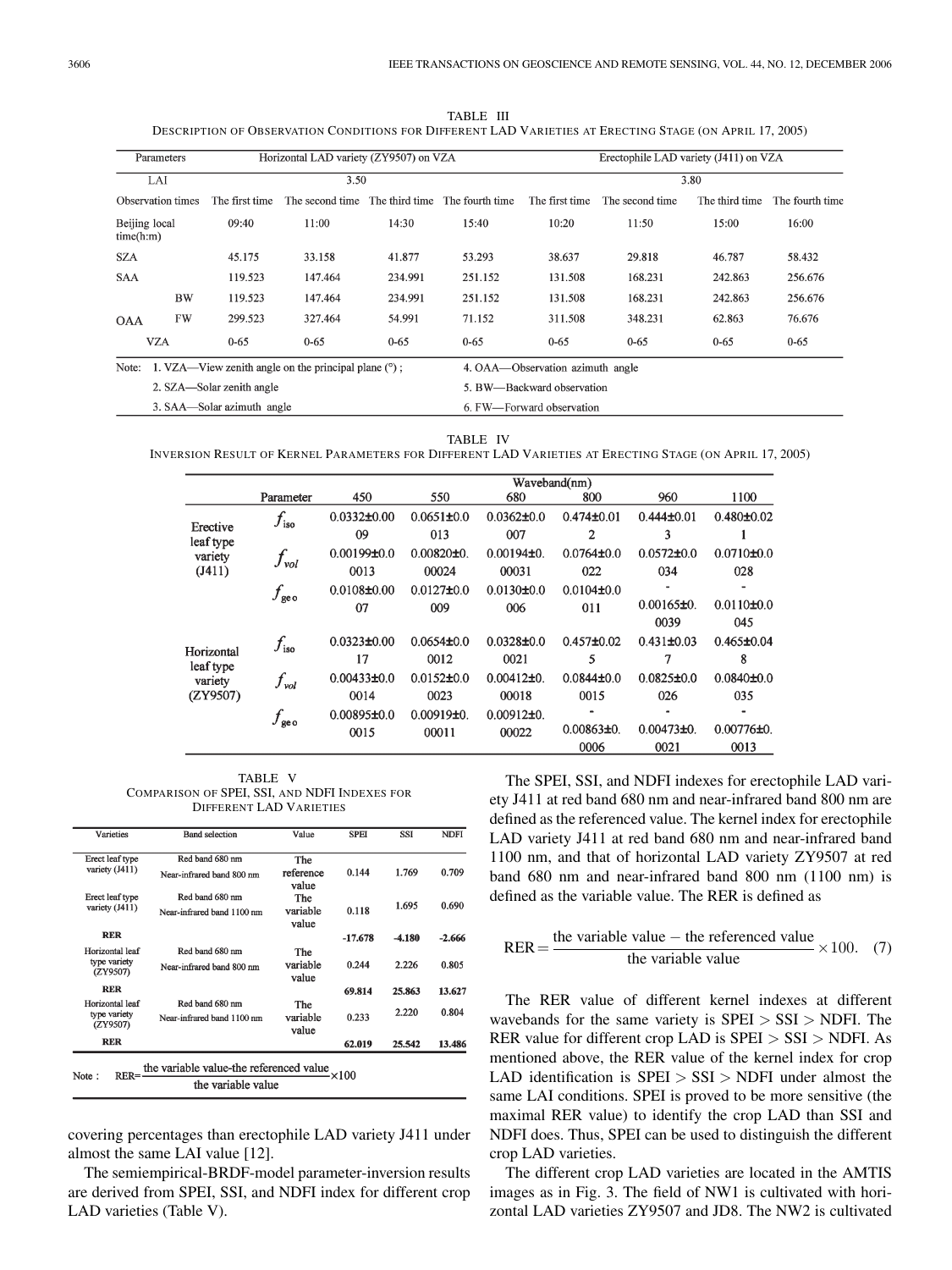TABLE VI LAI AND SOWING DATA FOR DIFFERENT VARIETIES IN THE AMTIS IMAGE

|                              | Variety         | North latitude | East longitude | LAI        | Sowing date               |
|------------------------------|-----------------|----------------|----------------|------------|---------------------------|
|                              | J411            |                |                | 2.7        | Oct.10,2003               |
| Erective<br>LAD<br>varieties | P7              | 40°11'39.5"    | 116°34 20.9"   | 2.6        | Oct.8,2003                |
|                              | $I-93$          |                |                | 2.2        | Oct.12,2003               |
|                              |                 | 40°11'39.4"    | 116°34'35.9"   |            |                           |
| Horizontal                   | ZY9507<br>J9428 | 40°11'39.2"    | 116°34'14.6"   | 2.5<br>2.2 | Oct.9.2003<br>Oct.14.2003 |
| LAD<br>varieties             | LK <sub>2</sub> | 40°11 51.8"    | 116°34'49.4"   | 1.9        | Oct.15,2003               |

with erectophile LAD varieties J411 and P7. NW3, NW4, and NW5 are cultivated with erectophile LAD varieties I-93 and horizontal LAD varieties LK 2 (Table VI).

The identification of different LAD varieties by the SSI, NDFI, and SPEI spectral indexes is shown in Fig. 5. Mapping the AMTIS image is done by SSI [Fig. 5(a)], by NDFI [Fig. 5(b)], and by SPEI [Fig. 5(c)]. The SSI index can distinguish crops from buildings very well but cannot distinguish different crop LAD varieties. The NDFI index cannot distinguish among crops, buildings, and the different crop LAD varieties. SPEI can distinguish different crop LAD varieties (erectophile and horizontal LAD varieties) very well. Comparing the mapping result by SSI, NDFI, and SPEI for AMTIS image of winter wheat at the erecting stage, SPEI was the best spectral index for crop LAD identification.

## IV. DISCUSSION

Because this paper was carried out under almost the same ecological conditions, and because the selected varieties were limited, the results cannot be applied directly to different ecological conditions and other varieties. Studies on how environmental conditions influence the different LAD variety identifications should be carried out later. Our method contributes to developing optimal procedures for identifying different LAD varieties through the analysis of canopy reflectance at 800 nm for large areas at the erecting and elongation stages. With the results of this paper, multiangle spaceborne sensors can be developed with a view angle of 15◦, 30◦, and 45◦ at visible and near-infrared bands. Our results allow an on-site and nonsampling mode of crop LAD identification, which is useful in using remote sensing for crop-growth monitoring, fertilizing, and water management without *a priori* knowledge. Moreover, a careful analysis should be carried out to investigate the effects of bandwidth. Further studies are needed to confirm and improve the results mentioned in this paper.

# V. CONCLUSION

The canopy reflectance of different LAD varieties has significant differences between their erecting stage and elongation stage. Different LAD varieties have similar canopy reflectance in the red band (680 nm) and near-infrared band (800 nm) at the erecting stage, while they have significant differences at the elongation stage. The canopy reflectance of horizontal LAD varieties was lower than that of erectophile LAD varieties in



Fig. 5. Identification of different crop LAD varieties by SSI, NDFI, and SPEI spectral indexes in year 2004. (a) Mapping AMTIS image by SSI index. (b) Mapping AMTIS image by NDFI index. (c) Mapping AMTIS image by SPEI index.

the red band, but it is higher than that of the erectophile LAD varieties in the near-infrared band.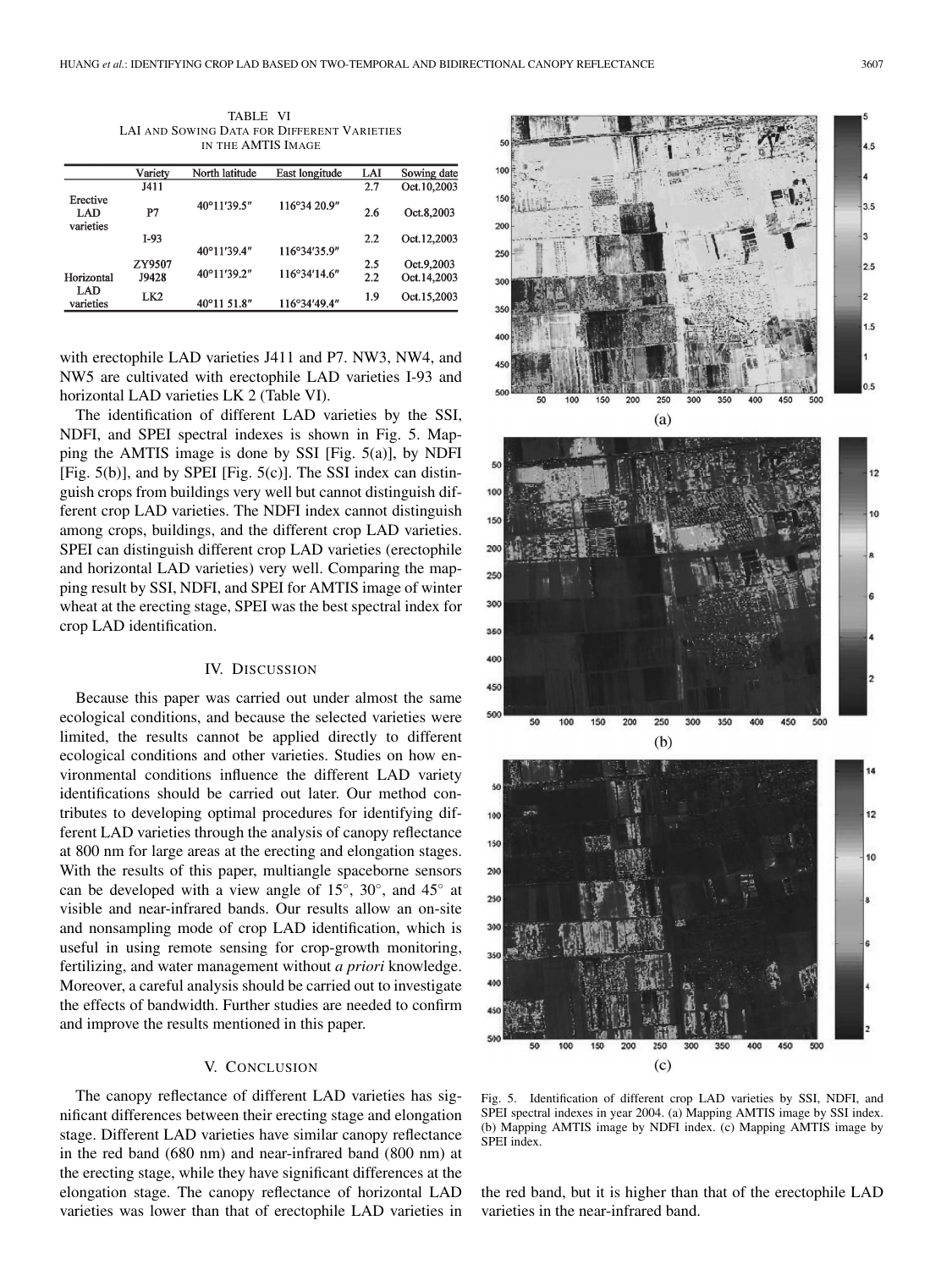The SPEI is proved to be more sensitive to identify erectophile, planophile, and horizontal LAD varieties than the SSI and the NDFI.

#### ACKNOWLEDGMENT

The authors would like to thank Z. Ma, W. Li, and H. Chang for data collection. They would also like to thank J. Teng, W. Huang, and X. Meng, for their editing, and the three peer reviewers and editors for the improvement of this paper.

#### **REFERENCES**

- [1] R. H. Bray, "Soil-plant relations: I. The quantitative relation of exchangeable potassium to crop yield and to crop response to potash additions," *Soil Sci.*, vol. 58, no. 4, pp. 305–324, 1944.
- [2] J. M. Bremner, *Method of Soil Nitrogen Analysis*, Y. C. Cao, Ed. Beijing, China: Agricultural Press, 1981, pp. 208–230.
- [3] R. Bonhome, *Techniques d Etudedes Facteurs Physiquesdela Biosphere*. Paris, France: INRA, 1970, pp. 501–505.
- [4] R. P. d'Entremont, C. B. Schaaf, W. Lucht, and A. H. Strahler, "Retrieval of red spectral albedo and bidirectional reflectance using AVHRR HRPT and GOES satellite observations of the New England region," *J. Geophys. Res.*, vol. 104, no. 6, pp. 6229–6239, 1999.
- [5] S. F. Daniel, and W. Mark, "Leaf size and angle vary widely across species: What consequences for light interception?" *New Phytol.*, vol. 158, no. 3, pp. 509–525, Jun. 2003.
- [6] F. Gao, C. B. Schaaf, A. H. Strahler, Y. Jin, and X. W. Li, "Detecting vegetation structure using a kernel-based BRDF model," *Remote Sens. Environ.*, vol. 86, no. 2, pp. 198–205, Jul. 2003.
- [7] D. M. Gates, *Biophysical Ecology*. New York: Springer-Verlag, 1980.
- [8] N. S. Goel and D. Strebel, "Simple beta distribution representation of leaf orientation in vegetation canopies," *Agron. J.*, vol. 76, no. 5, pp. 800– 803, 1984.
- [9] F. G. Hall, Y. E. Shimabukuro, and K. E. Huemmrich, "Remote sensing of forest biophysical structure using mixture decomposition and geometric reflectance models," *Ecol. Appl.*, vol. 5, no. 4, pp. 993–1013, Nov. 1995.
- [10] T. Houet, L. Hubert-Moy, G. Mercier, and P. Gouery, "Estimation and monitoring of bare soil/vegetation ratio with SPOT VEGETATION and HRVIR," in *Proc. IGARSS*, 2003, pp. 3248–3250.
- [11] K. Hikosaka and T. Hirose, "Leaf angle as a strategy for light competition—Optimal and evolutionarily stable light-extinction coefficient within a leaf canopy," *Ecoscience*, vol. 4, no. 4, pp. 501–507, 1997.
- [12] W. J. Huang, J. H. Wang, L. Y. Liu, J. D. Wang, C. W. Tan, C. J. Li, A. J. Wang, and X. Y. Song, "Study on identification plant structural types based on multi-temporal and bidirectional canopy spectrum," *Trans. Chinese Soc. Agricultural Eng.*, vol. 21, no. 6, pp. 82–86, 2005. In Chinese.
- [13] D. Kimes, Y. Knjazikhin, J. Privette, A. Abuelgasim, and F. Gao, "Inversion methods for physically based models," *Remote Sens. Rev.*, vol. 18, pp. 381–439, 2000.
- [14] S. K. Li and C. T. Wang, "The methods of obtaining and expressing information of crop plant shape and population structure," *J. Shihezi University (Natural Science)*, vol. 1, no. 3, pp. 250–256, 1997. In Chinese.
- [15] X. W. Li and J. D. Wang, *Optical Remote Sensing Models and Structure Parameterization for Vegetation*. Beijing, China: Science Press, 1995, pp. 103–105.
- [16] X. W. Li and A. H. Strahler, "Geometric-optical modeling of a conifer forest canopy," *IEEE Trans. Geosci. Remote Sens.*, vol. GRS-23, no. 5, pp. 705–721, 1985.
- [17] L. Y. Liu, J. H. Wang, Y. S. Bao, W. J. Huang, Z. Ma, and H. Zhao, "Predicting winter wheat condition, grain yield and protein content using multi-temporal EnviSat-ASAR and Landsat TM satellite images," *Int. J. Remote Sens.*, vol. 27, no. 4, pp. 737–753, Feb. 2006.
- [18] S. M. Mickelson, C. S. Stuber, L. Senior, and S. M. Kaeppler, "Quantitative trait loci controlling leaf and tassel traits in a B73 *×* Mo17 population of maize," *Crop Sci.*, vol. 42, no. 6, pp. 1902–1909, Nov. 2002.
- [19] S. M. Moran, Y. Inoue, and E. M. Barnes, "Opportunities and limitations for image-based remote sensing and precision crop management," *Remote Sens. Environ.*, vol. 61, no. 3, pp. 319–346, Sep. 1997.
- [20] S. R. Olsen, C. V. Cole, F. S. Watanabe, and L. A. Dean, *Estimation of Available Phosphorus in Soils by Extraction With Sodium Bicarbonate*. Washington, DC: U.S. Gov. Print. Office, 1954. USDA Circ. 939.
- [21] G. E. Pepper, R. B. Pearce, and J. J. Mock, "Leaf orientation distribution and yield of maize," *Crop Sci.*, vol. 17, no. 6, pp. 883–886, 1977.
- [22] D. A. Roberts, S. L. Ustin, S. Ogunjemiyo, J. Greenberg, S. Z. Dobrowski, J. Chen, and T. M. Hinckley, "Scaling up the forests of the Pacific Northwest using remote sensing," *Ecosystems*, vol. 7, no. 5, pp. 545–562, 2004.
- [23] A. Rosema, W. Verhoef, H. Noorbergen, and J. J. Borgesius, "A new forest light interaction model in support of forest monitoring," *Remote Sens. Environ.*, vol. 42, no. 1, pp. 23–41, Oct. 1992.
- [24] J. W. Rouse, R. H. Haas, J. A. Schell, D. W. Deering, and J. C. Harlan, "Monitoring the vernal advancement of retrogradation of natural vegetation," NASA Goddard Space Flight Center, Greenbelt, MD, pp. 152–371, Type III, Final Rep. no. 1, 1974.
- [25] J. L. Roujean, M. Leroy, and P. Y. Deschamps, "A bidirectional reflectance model of the Earth's surface for the correction of remote sensing data," *J. Geophys. Res.*, vol. 97, no. D18, pp. 20 455–20 468, 1992.
- [26] S. Sandmeier, C. Muller, B. Hosgood, and G. Andreoli, "Physical mechanisms in hyperspectral BRDF data of grass and watercress," *Remote Sens. Environ.*, vol. 66, no. 2, pp. 222–233, Nov. 1998.
- [27] P. J. Sellers, "Canopy reflectance, photosynthesis and transpiration," *Int. J. Remote Sens.*, vol. 6, no. 8, pp. 1335–1372, 1985.
- [28] H. Utsugi, "Angle distribution of foliage in individual *Chamaecyparis obtusa* canopies and effect of angle on diffuse light penetration," *Trees Struct. Function*, vol. 14, no. 1, pp. 1–9, 1999.
- [29] K. S. Verma, R. K. Saxena, T. N. Hajare, and S. C. Ramesh, "Gram yield estimation through SVI under variable soil and management conditions," *Int. J. Remote Sens.*, vol. 19, no. 13, pp. 2469–2476, 1998.
- [30] A. Walkley and I. A. Black, "An examination of Degtjareff method for determining soil organic matter and a proposed modification of the chromic acid titration method," *Soil Sci.*, vol. 37, no. 1, pp. 29–38, 1934.
- [31] G. J. Yan, J. Wu, J. D. Wang, C. G. Zhu, and X. W. Li, "Spectral prior knowledge and its use in the remote sensing based inversion of vegetation structure," *J. Remote Sens.*, vol. 6, no. 1, pp. 1–6, 2002.
- [32] G. J. Yan, L. M. Jiang, J. D Wang, L. F. Chen, and X. W. Li, "Thermal bidirectional gap probability model for row crop canopies and validation," *Sci. China, Ser. D*, vol. 46, no. 12, pp. 1241–1249, 2003.
- [33] J. H. Zhang, K. Wang, J. S. Bailey, and R. C. Wang, "Predicting nitrogen status of rice using multispectral data at canopy scale," *Pedosphere*, vol. 16, no. 1, pp. 108–117, 2006.



**Wenjiang Huang** received the Ph.D. degree in cartology and geographical information systems from Beijing Normal University, Beijing, China, in 2005.

Since 2005, he has been a Postdoctoral Research Associate with the Institute of Remote Sensing Applications, Chinese Academy of Science, Beijing. He is also currently an Associate Scientist with the National Engineering Research Center for Information Technology in Agriculture, Beijing. His research interests are quantitative remote sensing and precision farming.



**Zheng Niu** received the Ph.D. degree in cartology and geographical information systems from the Chinese Academy of Science (CAS), Beijing, in 1996.

He is currently a Senior Scientist with the Institute of Remote Sensing Applications, CAS. His research interests are global-change remote sensing.



**Jihua Wang** received the Ph.D. degree in agronomy from China Agricultural University, Beijing, in 1995.

From 1996 to 1998, he was a Postdoctoral Research Associate with the International Natural Farming Research Center, Nagano, Japan. He is currently a Senior Scientist and Vice Director of the National Engineering Research Center for Information Technology in Agriculture, Beijing. His research interests are crop physiology and application of remote sensing in agriculture.